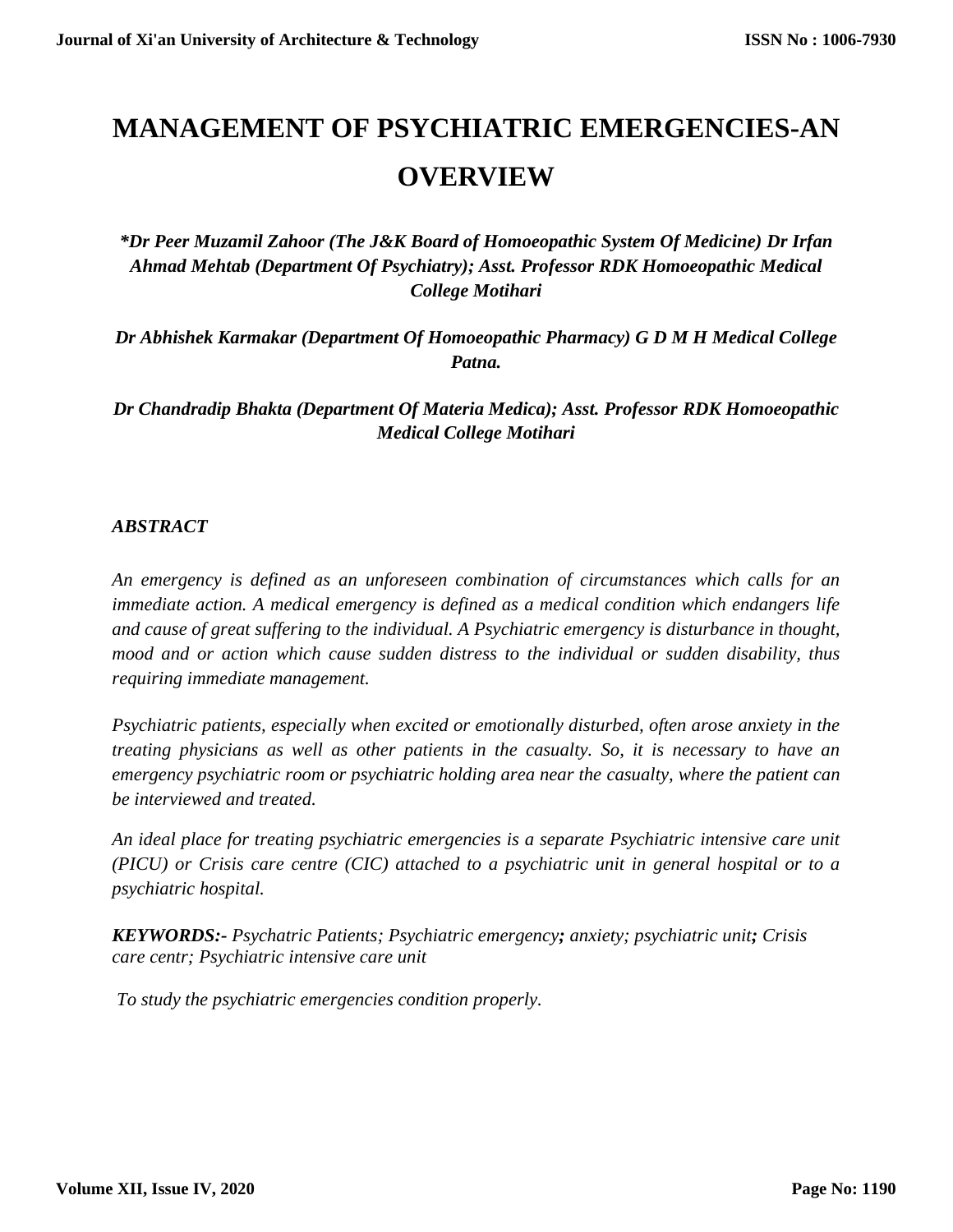# *RESEARCH QUESTION*

- *1. What are the different types of psychiatric emergencies?*
- *2. How to manage the psychiatric emergencies?*

# *AIMS & OBJECTIVE*

- *1. To study the psychiatric emergencies condition properly.*
- *2. To gain a better understanding on different Psychiatric emergency conditions and their Management.*

### **MATERIALS & METHODS**

- **Study Setting**: Literary search in Library & Internet search and survey reports.
- **Inclusion Criteria:** study is conducted on the psychiatric emergencies.
- **Exclusion Criteria:** Study contains only the brief overview of psychiatric emergencies.
- **Procedure:**
- Step-1-Search for literature available in Libraries and OPDs.
- Step-2- Search for more information on internet & survey reports.
- Step-3- Sharing with PG Faculty & PG Coordinators of medical colleges.
- Step-4- Review of literature
- Step-5- Drawing & compiling information
- Step-6- Discussion
- Step-7- Conclusion & Summary

# **INTRODUCTION**

This literature review will explore the relevant literature on several key questions regarding psychiatry emergency. What are the reasons for emergency psychiatric patients? What kind of care is received while patients are emergency? Our review of the literature will explore this answer. I have to study different literature to get knowledge about this topic.

#### **DISCUSSION**

Types of Psychiatric Emergency

- 1. A new psychiatric disorder with an acute onset.
- 2. A chronic psychiatric disorder with a relapse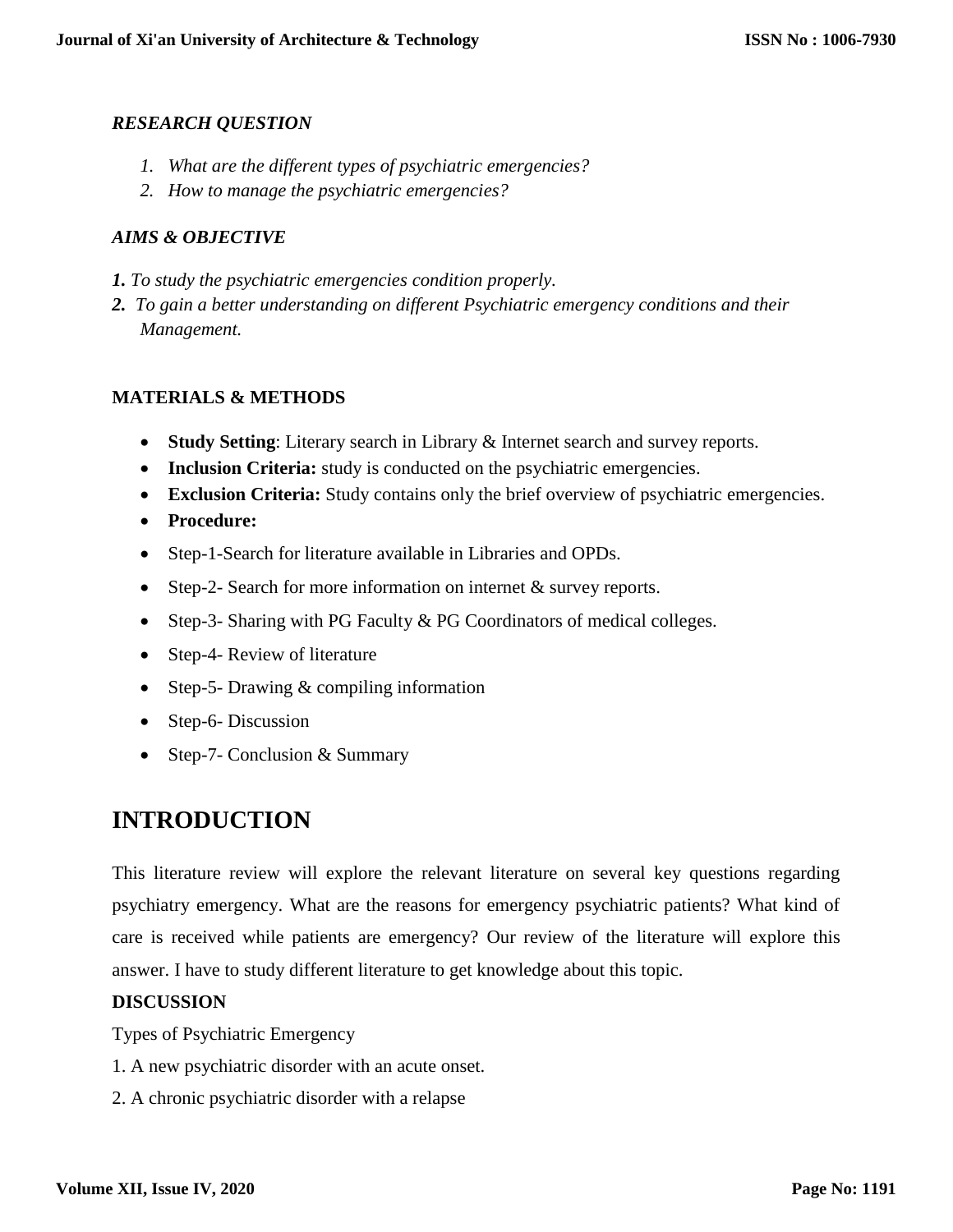- 3. An organic psychiatric disorder.
- 4. An abnormal response to a stressful situation.
- 5. Iatrogenic Emergencies.
- i) Side effects or toxicity of psychotropic medications.
- ii) Psychiatric symptomatology as a side effect or toxicity of other medication.
- 6. Alcohol or drug dependence.
- i) Withdrawal syndrome.
- ii) Intoxication or over dose.
- iii) Complication.
- 7. Deliberate harm to self or others.

#### **Examination**

Detailed psychiatric history (chief complaint, Recent life-changes, Level of adjustments, past history) should be taken first.

Detailed General physical and Neurological Examination is needed.

Mental status examination is also needed for proper diagnosis and proper management and it is very important.

# **COMMON PSYCHIATRIC EMERGENCIES**

The list of possible psychiatric emergencies is long. A few psychiatric emergencies are listed below.

- 1) Suicide.
- 2) Stupor and Catatonic syndrome.
- 3) Excited Behavior and Violence
- 4) Other psychiatric Emergency.

#### **SUICIDE**

Suicide is the model of psychiatric emergencies and is also the commonest cause of death among the psychiatric patients.

Some common themes of suicide are

- 1) A crisis that causes intense suffering with feelings of hopelessness and helplessness.
- 2) Conflict between unbearable stress and survival.
- 3) Narrowing of the persons perceived options.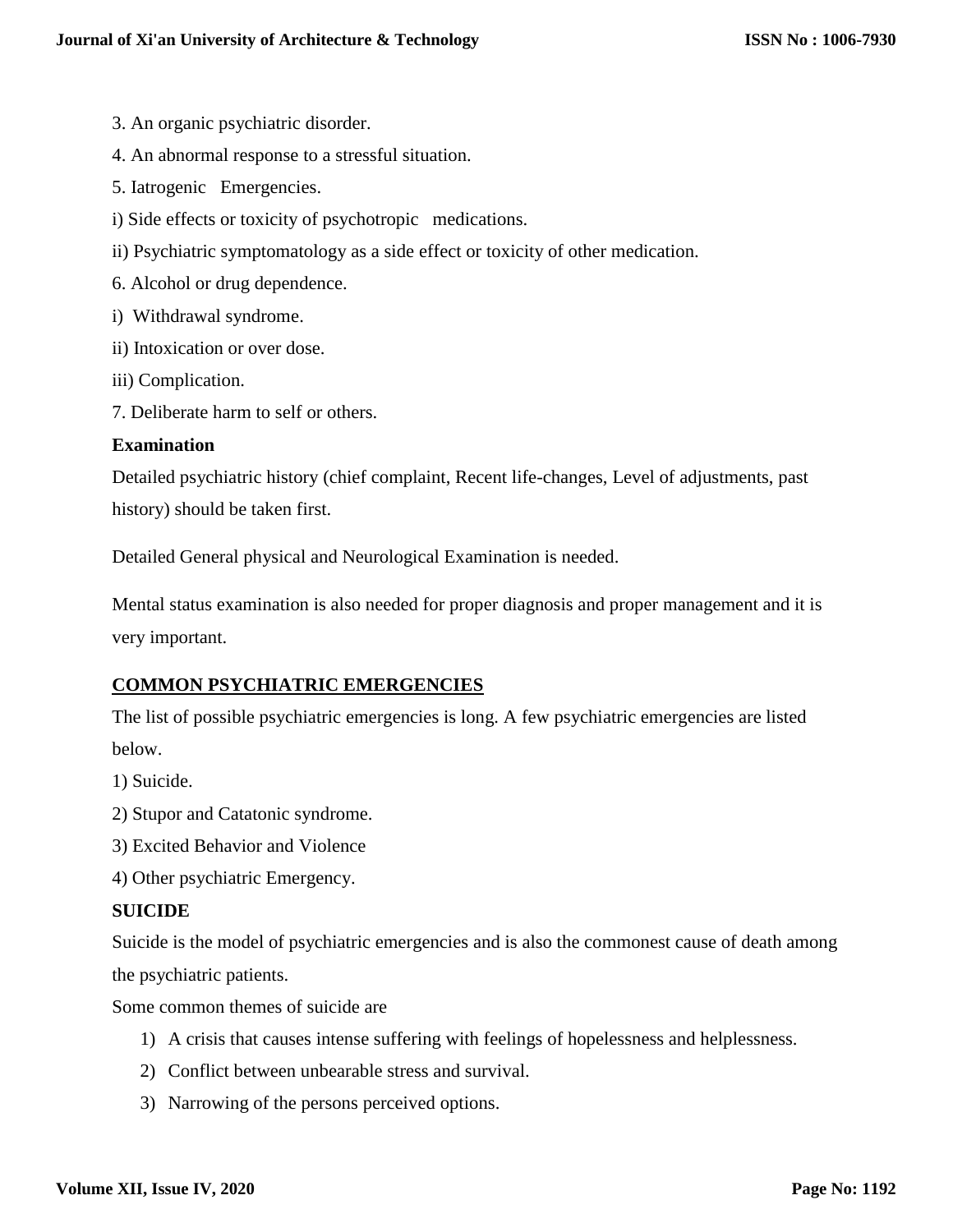- 4) Wish to escape
- 5) Often a wish to punish significant others guilt.

 Suicide is a type of deliberate self-harm and is defined human as a human act of selfintentioned and self-inflicted cessation (death).

An attempted suicide is an unsuccessful suicidal act with a nonfatal outcome. It is believed that 2-10% of all persons who attempt suicide, eventually complete suicide in the next 10 years.

A suicidal gesture, on the other hand is an attempted suicide where the person performing the action never intends to die by the act.

# **Epidemiology**

Suicide is among the top 10 causes of death in India and most other countries. The official suicide rate in India in 2008 was 10.8/100000 population/year.

 According to national crime record bureau (NCRB),there were 125,017 suicide in India in 2008,which is an increase of 1.95 over the previous year.

In INDIA, the highest suicide rate is in the age group of 15-29 years. Some of the highest number of suicide reported from west Bengal. However suicide rate per 100000 populations was highest in Sikkim.

Common risk factor for suicide

- 1) Age above 40 years.
- 2) Male gender.
- 3) Staying single.
- 4) Previous suicidal attempt(s)
- 5) Depression (risk about 25 times more than the usual) Presence of guilt, self-accusation, agitation and severe insomnia.
- 6) Suicidal preoccupation(for example a written suicide note, or detailed plan are made for committing suicide).
- 7) Alcohol or drug dependence.
- 8) Social isolation.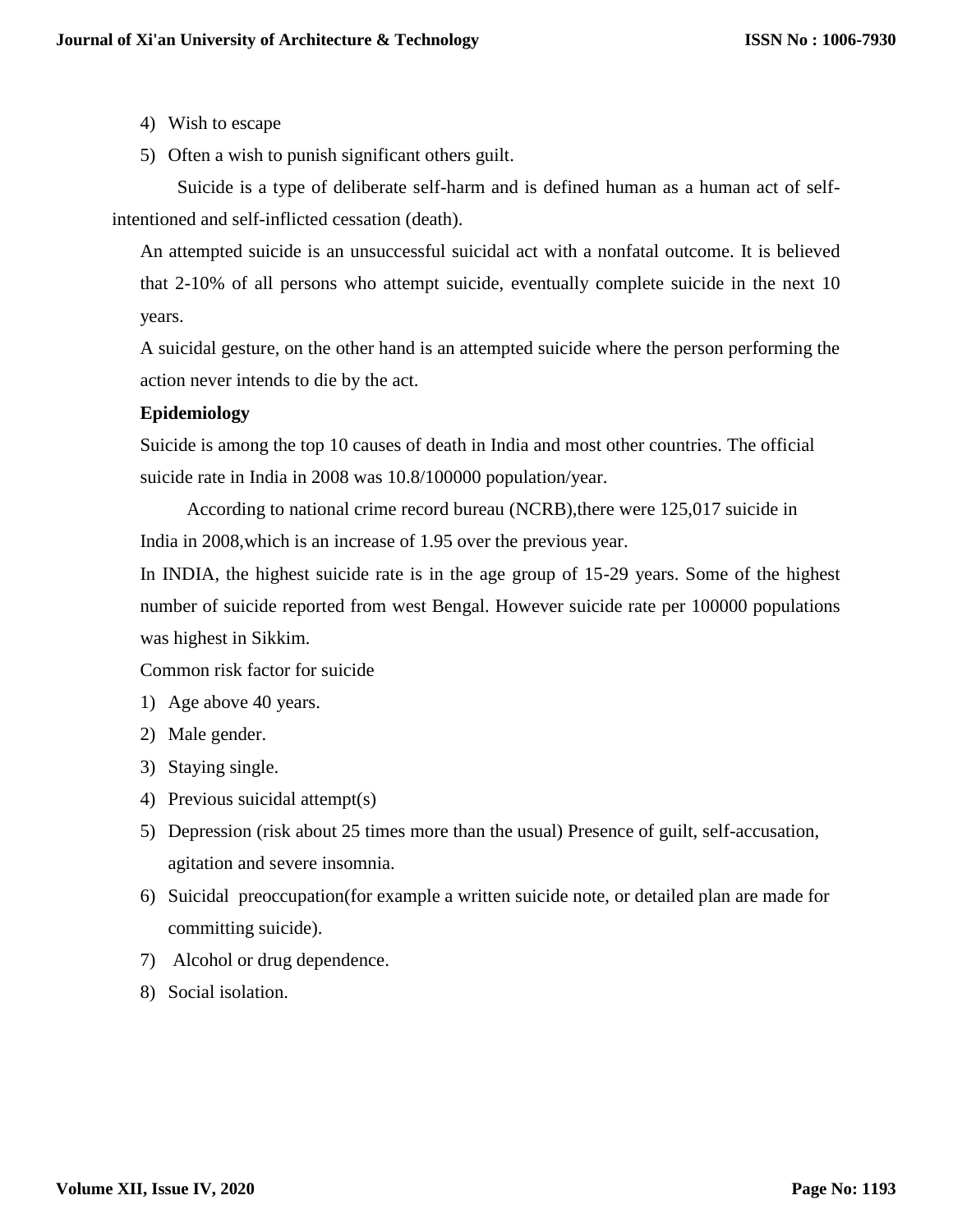#### **Methods used:**

 In India (ncrb 2008), the commonest modes of committing suicide are ingestion of poison.(34.8%),followed by hanging(32.2%).

Medico legal aspects:

Under the Indian law, suicide and attempted suicide are punishable offenses. Section 309 of IPC states that "whoever attempt to commit suicide and does any act towards the commission of such offences, shall be punishable with simple imprisonment for a term which may extend to one year and shall also be liable to fine"

#### **Management:**

Some important steps for preventing suicide include:

- 1) Take all the suicidal threats, gestures and attempts seriously and notify a psychiatrist or a mental health professional.
- 2) Psychiatrist should quantify the seriousness of the situation and take remedial precautionary measures.
- 3) Acute psychiatric interview.
- 4) Treatment of the psychiatric disorder with medications, psychotherapy and or ECT.

#### **Stupor and Catatonic Syndrome**

Stupor is a common condition which presents at the psychiatric emergency.

It is defined as a clinical syndrome akinesis and mutism but with relative preservation of

conscious awareness.

Some causes of catatonic stupor

- 1) Neurological Disorders
- i) Post-encephalitic Parkinsonism
- ii) Iimbic encephalitis.
- iii) post-ictal phase of epilepsy.
- 2) Systemic and Metabolic Disorders
- i) Diabetic ketoacidosis
- ii) Pellagra
- iii) Systemic Lupus erythematosis.
- 3) Drugs and Poisoning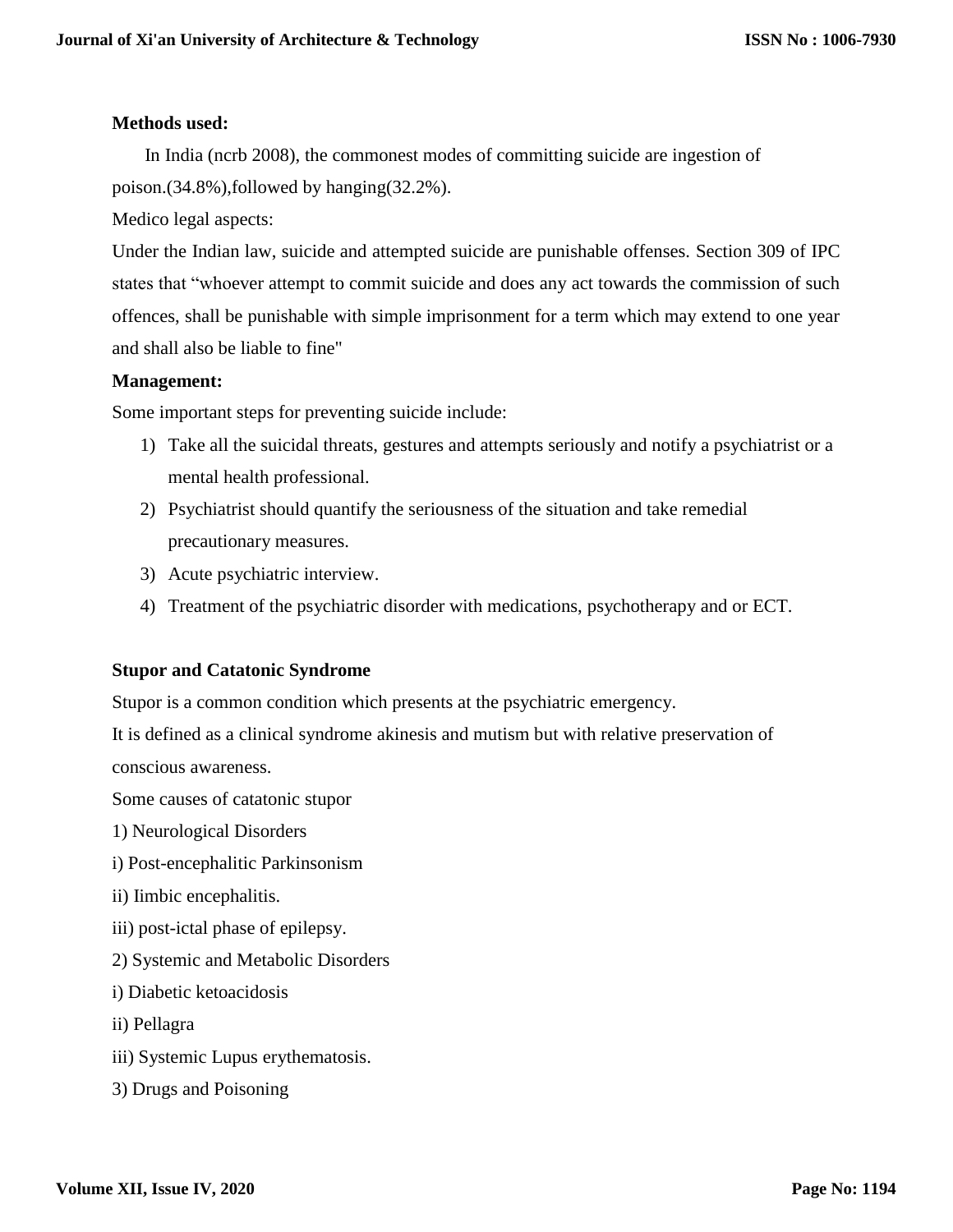- i) organic alkalosis
- ii) CO poisoning
- iii) Levodopa
- 4) Psychiatric Disorders
- i) Depressive stupor
- ii) Conversions and dissociative disorder
- iii) Catatonic schizophrenia.

### **Differential Diagnosis:**

It is the foremost importance to difference between and organic stupor and psychogenic stupor. This can be done on the basis of ante-cedent medical and psychiatric history, mode of onset, and detailed physical and neurological examination.

#### **Examination**

The examination consists of the following steps:

1. History and physical examination, with special emphasis on neurological examination.

2. Level of consciousness should ideally be rated on the glass glow coma scale.

3. Pentothal/amytal interview is sometimes very helpful in differentiating organic and

psychogenic catatonic stupor.

4. Investigation: Blood glucose, blood urea, serum creatinine ,also routine blood examination is suggested.

#### **Management:**

Since psychogenic stupor may easily be mistaken for organic coma.

The steps should be taken

- 1) Ensure the patency of airway; provide ventilator support with oxygen (if needed)
- 2) Check cardiac rhythm and stabilize it. (If needed)
- 3. Maintain circulation. Insert IV line and give fluids.

4) Investigation: Withdraw blood, CSF, and urine samples, before instituting anti treatment.

# **Excited Behavior and violence**

Excitement is a common reason for a referral to an emergency psychiatry setting. Although a large majority of psychiatric patients are not dangerously violent, some patients can indeed be aggressive especially during the acute phase of illness.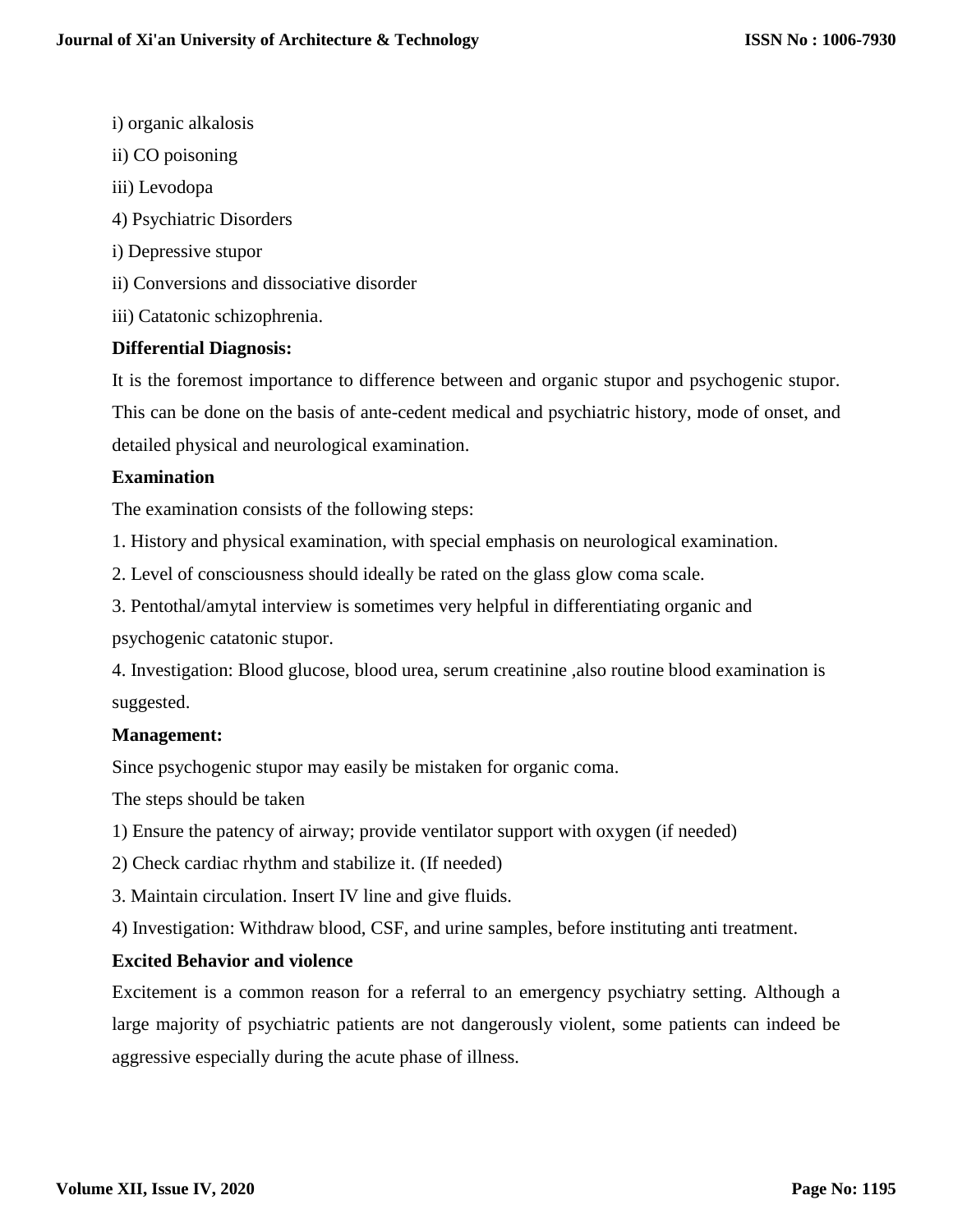# **Etiology:**

- 1. Organic psychiatric disorder
- i) Delirium
- II) Dementia
- 2) Nonorganic psychiatric disorders
- i) Schizophrenia and other psychosis
- ii) Mania
- iii) Depression: Agitated depression may present with excitement.
- iv) Drug and alcohol dependence: Intoxication, withdrawal syndrome.
- v) Epilepsy.

### **Management:**

The measures which can be adopted to handle excited or violent behavior include:

- 1. Reassurance
- 2. Sedation.
- 3. Restraint

# **Other Psychiatric Emergencies**

The list of possible psychiatric emergencies is long. A few psychiatric emergencies are listed below.

- 1. Severe depression
- 2. Hyperventilation syndrome
- 3. Side effect of psychotropic medication
- 4. Psychiatric complications of medical and surgical disease.
- 6. Severe insomnia
- 7. Drug and alcohol use disorders.
- 8. Panic disorders.

# **Conclusion**

There are lots of causes of psychiatric emergency. so when we faced with a psychiatric emergency, it is often important to combine speed with obtaining of "comprehensive" or "adequate information.